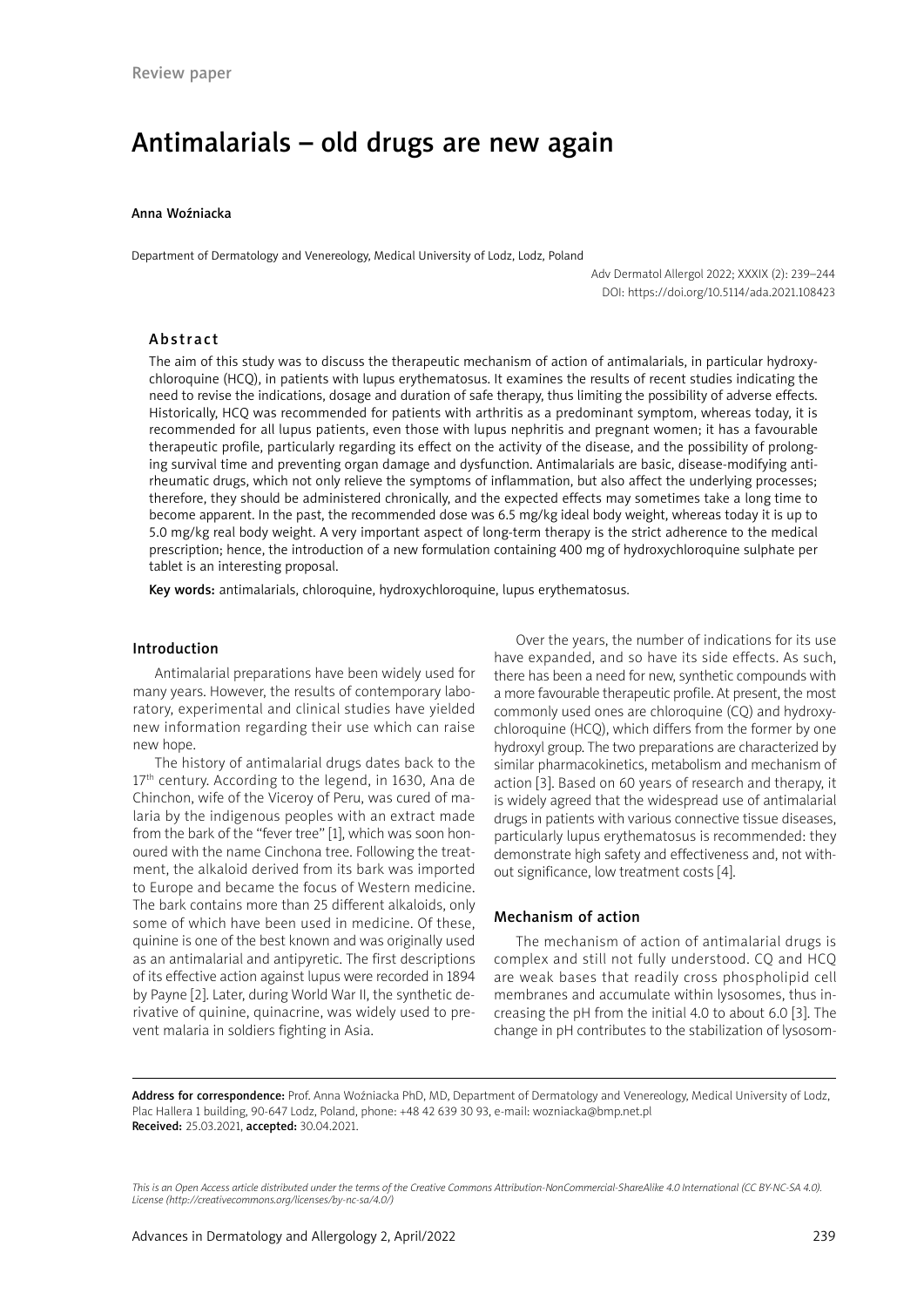al cell membranes and may thus protect keratinocytes from destruction caused by the action of lysosomal proteases, which are known to be present at high levels in lupus patients. Moreover, the vacuolization of lysosomes contributes to the dysfunction of immunocompetent cells and inhibits the process of antigen presentation.

One of the fundamental causes of systemic lupus erythematosus (SLE) is the dysfunction of the immune system resulting in a loss of tolerance toward autoantigens and the inability to recognize them [4]. This results in the increased production of autoantibodies, the formation and deposition of immune complexes in tissues and the subsequent activation of the pro-inflammatory cytokine system, leading to tissue destruction and the development of organ failure. The major steps in this pathological cascade are currently considered to be loss of immune tolerance, increased antigen exposure, excessive Th cell activity, defective B cell suppression and abnormal T cell response, followed by dysfunction of phagocytic cell function, and the development of inflammation mediated by pro-inflammatory cytokines [5]. Antimalarial preparations inhibit the production of pro-inflammatory cytokines, mainly interleukin (IL) 1β, IL-6 and tumor necrosis factor- $\alpha$  (TNF- $\alpha$ ) [6].

Within the macromolecular protein complexes inflammasomes are located in the cytoplasm. These act as part of the innate immune response, and their activation enables the maturation and secretion of pro-inflammatory cytokines, including IL-1 and IL-18. However, over-activation of the NRLP3 inflammasome plays an important role in the pathogenesis of many inflammatory diseases, including systemic lupus erythematosus (SLE). It has been reported that HCQ can play a valuable role in SLE treatment by inhibiting inflammasome activity [7]: selective inhibition of the NLRP3 inflammasome offers greater therapeutic benefits than blocking the action of the cytokines further down the signalling pathway.

SLE patients also have increased serum interferon  $\alpha$ (IFN- $\alpha$ ) concentrations, which correlate with both the activity and severity of the disease process [8]. IFN- $\alpha$  stimulates apoptosis and cell breakdown, which contributes to the accumulation of material from the cell nuclei [9]. Until recently, it was thought that broken cells were mainly removed by phagocytosis; however, recent studies indicate a new, independent mechanism involving extracellular traps, i.e. network-like structures formed by neutrophils (neutrophil extracellular traps – NETs), created by the release of cell nucleus contents into the extracellular space, together with their granularity components. NET traps are composed of DNA, histones and cytoplasmic granules. They have the ability to stimulate toll-like receptors (TLRs), guardians of innate immunity. The nucleic acid fragments are recognised as foreign antigens by TLR7 and TLR9, which activate the mechanisms of innate immunity through the production of pro-inflammatory cytokines, especially IFN- $\alpha$  and IL-6 [10, 11]. TLR activation plays a key role in SLE, and their inhibition by HCQ effectively inhibits the inflammatory response [12].

The accumulation of HCQ in the lysosomes of dendritic cells, macrophages and B lymphocytes inhibits the process of antigen presentation to T lymphocytes with the participation of MHC, i.e. major histocompatibility complex, molecules [13].

The mechanism behind the photoprotective action of antimalarial drugs has not been fully understood so far. Currently, it is believed that it is associated with their inhibitory effect on the mediators of the inflammatory process, mainly cytokines and prostaglandins [14]. It has also been proposed that the drug forms deposits in the skin that absorb ultraviolet radiation [15]. The photoprotective effect of hydroxychloroquine sulphate has been used not only in the treatment of connective tissue diseases, but also in the prevention of polymorphic light eruption. While individual reports of photoallergic reactions have appeared in the literature, they seem to be associated with individual hypersensitivity rather than with the mechanism of action of the drug.

# Antimalarials in SLE patients with cardiovascular diseases

SLE patients have a two or even threefold greater risk of premature death [16], with cardiovascular diseases being among the leading causes of death [17]. In SLE patients, immune system dysfunction appears to promote atherogenesis. One of its first signs is dysfunction of endothelial cells, which manifests itself through increased expression of adhesive particles and impaired vasodilation. Endothelial cell damage is affected by an accumulation of reactive oxygen species (ROS) and a decreased antioxidant defence. Several clinical studies have shown a positive correlation between the activity of the disease process in lupus and oxidative stress, i.e. the imbalance between the activities of ROS and the antioxidative system. Endothelial cell damage is also associated with abnormalities in the lipid profile and the presence of anti-phospholipid antibodies, increased activation of monocytes and hyper-expression of TLRs.

Clinical and experimental studies on animals have shown that both CQ and HCQ contribute to a reduction in traditional atherogenic factors, such as lipids and glucose [18–20]. However, it remains undecided whether drugs from this group reduce the risk of developing cardiovascular diseases. Some authors indicate that they contribute to a significant reduction [21–24], while others indicate a neutral effect [25]. A meta-analysis of 19 observational studies including 19,679 patients treated with CQ/HCQ and untreated controls identified a 30% reduction in the risk of developing cardiovascular diseases, mainly by reducing blood pressure, glucose, cholesterol, triglycerides and low-density lipoprotein levels; the latter contributes to the deposition of a choles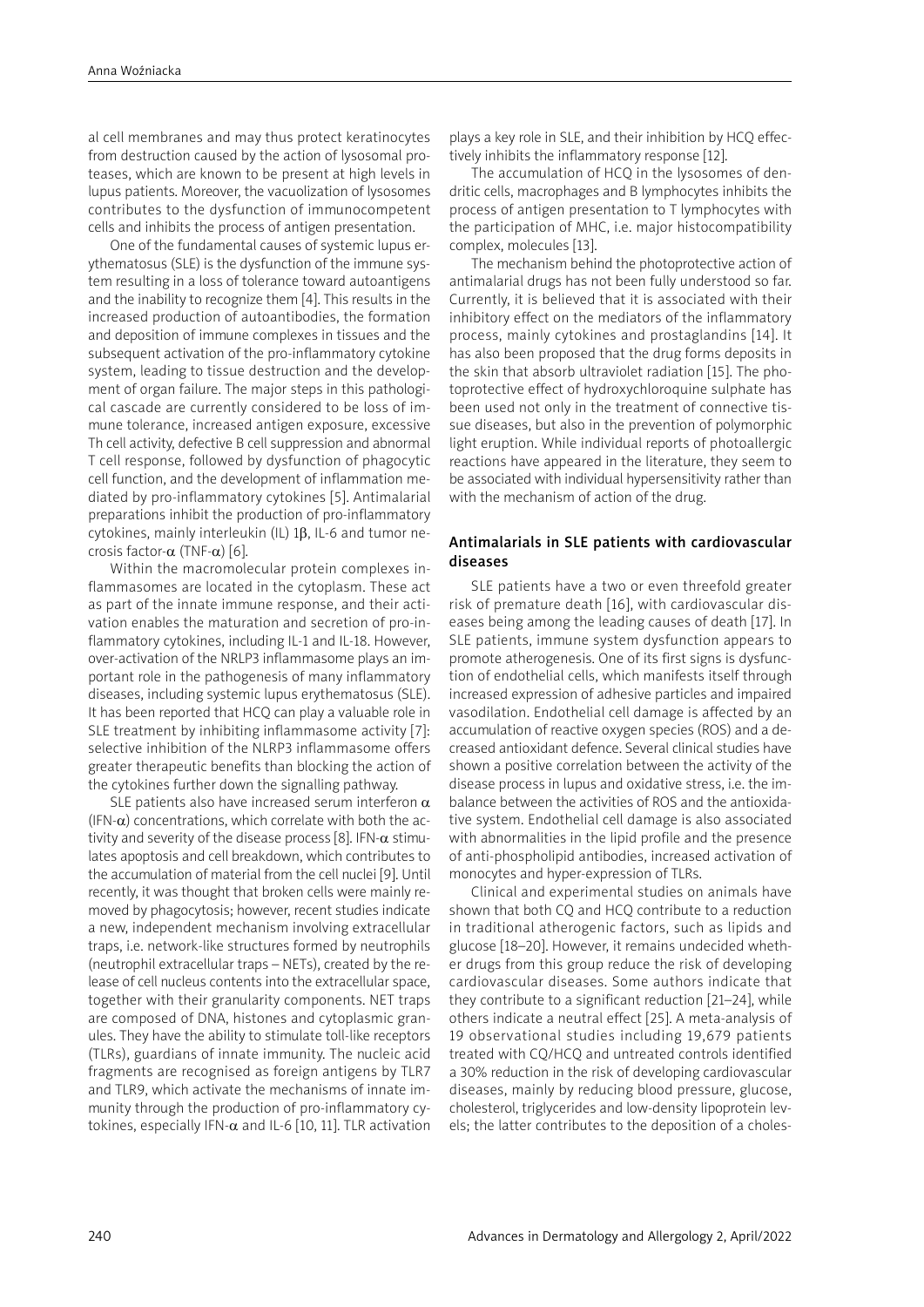terol molecule in the smooth muscle fibres of the arterial walls [26]. These findings indicate that antimalarial drugs significantly reduce the risk of developing cardiovascular diseases [26].

# Antimalarials in lupus patients

Clinical studies show that the course of SLE differs between individuals [27]. In the majority of patients, i.e. about 70%, the disease is chronic, with subsequent periods of exacerbations and remissions. It is estimated that long-term remissions persist for many years in approximately 10% of patients, the chronic active phase is maintained in another 10%, and the course is mixed in approximately 10% of patients [27]. Longer periods of remission obviously offer a more favourable prognosis for the patients. The activity of the disease process and the course of SLE are influenced by various factors, such as genetic predisposition, turbulent and multi-symptomatic onset of the disease, lifestyle, early treatment, systematic therapy and, most importantly, compliance with medical recommendations. Many studies show that the administration of CQ and HCQ has a preventive effect, delays the development of systemic lupus symptoms, reduces the number of exacerbations and alleviates its course [28].

In recent years, a low rate of the drug prescription and non-compliance with medical recommendations have become significant medical problems. Regarding the former, views on the importance of antimalarials, especially HCQ, in the treatment of SLE have changed significantly over the past decade. Only a few years ago, the EULAR recommendations advised HCQ for patients whose dominant symptom is arthritis, without any life-threating organ dysfunctions; however nowadays, the drug is considered basic and recommended to all lupus patients, even patients with lupus nephritis and pregnant women. This has been attributed to its favourable therapeutic profile, especially its impact on the disease process, the possibility of extending the survival time and preventative effect on the development of organ damage [28].

Non-compliance with medical recommendations is commonly observed among young, black or poorly-educated people with a low level of general medical knowledge. A meta-analysis by Garg *et al.* [29] found routine measurement of HCQ concentration in the blood of patients to be an effective method of monitoring compliance. Concentrations equal to and higher than 750 ng/ml indicate the correct therapeutic dose, which correlates inversely with the activity of the disease process assessed on the SLEDAI scale. Doses lower than 200 ng/ml indicate a definite lack of compliance and an increased risk of disease activity. Although drug concentration monitoring is of great clinical importance, a significant practical limitation is the high cost of the test [29].

Mehat *et al.* [30] report that between 43% and 75% of SLE patients do not follow medical recommendations and 33% make an arbitrary decision to discontinue treatment after 5 years. Discontinuation may be due to the fact that it is an uncomfortable form of therapy. Even so, the number of tablets taken per day also appears to influence the decision; as such, tablets containing 400 mg of hydroxychloroquine sulphate seem to be more convenient and may improve compliance, especially in the initial period of therapy, when the doses of the drug are higher.

## Therapeutic doses

There is some controversy in the literature regarding the recommended doses of HCQ. Doses below 6.5 mg/ kg ideal body weight were considered safe, i.e. low-risk, provided that they are converted into correct, i.e. heightappropriate, body weight. This view was developed on the basis of clinical trials confirming a low accumulation of the drug in adipose tissue. However, the preparation was often overprescribed in obese people, with a greater risk of side effects. Hence, in recent years, a dose of 5.0 mg/kg real body weight/day based on the actual patient weight has been preferred.

A large study revealed that toxicity is not rare among long-term users of the drug and the risk is highly dependent on the daily dose according to body weight. At a dose ≤ 5 mg/kg real weight, the risk of incorrect conversion and the development of side effects, especially ophthalmic toxicity, is low [31]. Ophthalmologic toxicity is of serious concern because it is not treatable; therefore, the aim of screening for retinopathy is not to stop valuable drugs at the first borderline abnormality, but to recognize definitive signs of toxicity at an early enough stage to prevent a loss of visual acuity. It is now believed that eye check-ups should be performed prior to treatment or in the first weeks to rule out pre-existing maculopathy. In patients treated with doses ≤ 5 mg/kg real body weight and without major risk factors, later annual assessments may be performed after 5 years of treatment. When administering the drug at the preferred dose, in the first 5 years of therapy, the risk of developing side effects on the eye appears to be negligible [32]. Patients with preexisting ophthalmic disorders or other risk factors such as age over 65, renal failure, hypertension may require more careful eye monitoring. In the event of visual disturbances, such as deterioration of visual acuity or colour vision, use should be discontinued immediately and the patient should undergo immediate ophthalmological inspection and close monitoring.

Observational studies conducted for over 30 years indicate that in smokers, antimalarial drugs are not only less effective, but also are more likely to cause adverse reactions, especially in the eyes. Moreover, this group of patients are more likely to demonstrate more intense disease activity [33]. Hence, there is a need to inform patients of the risk and encourage them to quit smoking. It should be remembered that smokers often demonstrate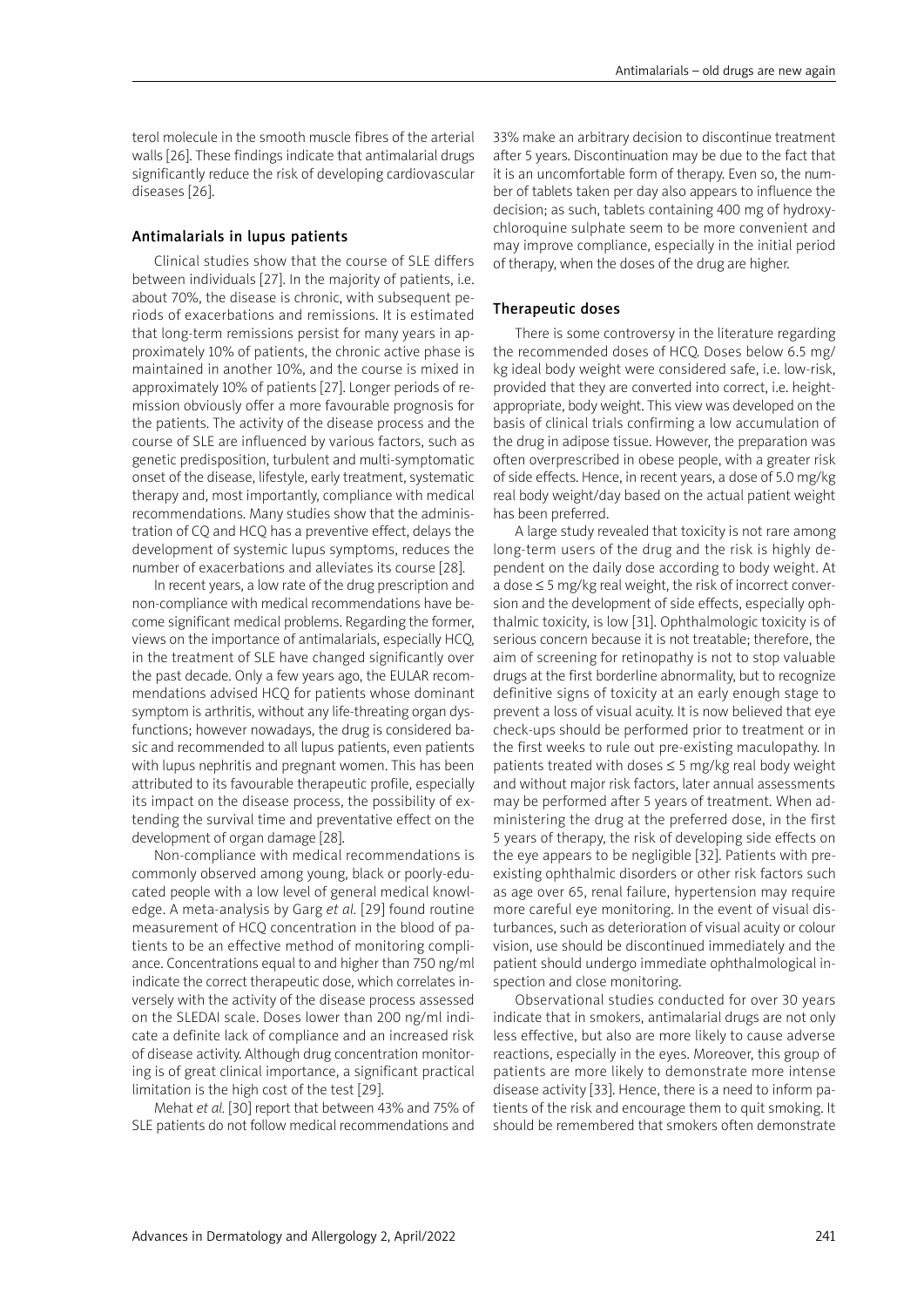a less healthy general lifestyle, placing a lower emphasis on eating healthily, excessive alcohol consumption, high-risk behaviours and lower compliance with medical recommendations [33].

One group of frequently-reported adverse reactions are digestive tract ailments such as indigestion, stomach cramps, nausea, vomiting and diarrhoea; however, these occur significantly less frequently in patients treated with HCQ than CQ [34]. These symptoms can be reduced or eliminated by lowering the dose of the drug, or by using the preparation after a meal or together with products such as antacids or carbon which have a local action in the gastrointestinal tract.

It should be remembered that glucose levels may drop following treatment with antimalarial preparations, and especially in patients simultaneously receiving antidiabetic drugs. Moreover, in some patients, HCQ can prolong the QTc interval. The risk is increased with congenital or acquired QT prolongation, heart failure or recent myocardial infarction, bradycardia, ventricular arrhythmia, hypokalaemia and/or hypomagnesaemia, concomitant use of citalopram, escitalopram, hydroxyzine, domperidone. Simultaneous use of cyclosporine may increase its concentration in the blood, and increase creatinine levels. People treated with thyroid hormones are at a risk of developing clinical hypothyroidism [35].

The drugs from this group are often referred to as basic or disease-modifying antirheumatic drugs (DMARDs), which means that they have the ability to prevent destructive changes in the course of rheumatic diseases, such as rheumatoid arthritis or SLE. Basic medications not only alleviate the symptoms of inflammation, but more importantly, affect the underlying processes. Hence, they are usually administered chronically, until the risk of their administration outweighs the clinical effects of the therapy.

# Hydroxychloroquine and pregnancy

Research work carried out over the last decades indicates that HCQ is a good treatment option for many connective tissue diseases. Clinicians are always concerned about administering drugs to pregnant women. Although a few systematic clinical trials have been conducted, a study has been performed on 33 women with SLE who received HCQ during their 36 pregnancies, and 53 women with the same disease who did not [36]. Both disease activity and gynaecological aspects were assessed, i.e. the course of pregnancy and childbirth, and the clinical condition of the newborn children. Pregnancy was successful in 86% of patients treated with HCQ and 83% in the control group. Preterm delivery, i.e. before 37 weeks, was reported in 55% of treated women and 48% in the control group. No other statistically significant differences were observed between the populations regarding intrauterine development of the foetus, method

of delivery termination or newborn weight. No birth defects were observed. In 2 patients, an increase in lupus activity was observed, but this was effectively controlled by adding HCQ (200 mg/day) or increasing the dose up to 400 mg/day. In addition, the group of pregnant women treated with HCQ received lower doses of concurrently administered prednisolone. The authors report that HCQ administration appears safe during pregnancy, and that disease intensification was observed when the drug was discontinued due to pregnancy. They also emphasize its anticoagulant properties, which enables effective prevention of blood clot development and the possibility to reduce the dose of simultaneously administered corticosteroid drugs (steroid sparing effect).

It should also be remembered that HCQ accumulates in tissues, particularly in the liver and in structures containing melanocytes, i.e. in the skin and the retina of the eye. Therefore, discontinuation of the drug does not eliminate the drug immediately. It has been found to remain in the liver for another 8 weeks and in the skin for more than 6 months [37]. Hence, discontinuation of therapy when pregnancy is diagnosed does not prevent drug exposure, especially in the first trimester, which is crucial for organogenesis. This fact additionally supports the safety of the drug in pregnant women.

HCQ has also been found to play a protective role against the development of cardiac lesions in children born with neonatal lupus erythematosus [38].

## Hydroxychloroquine, SLE and COVID-19

Antimalarials, particularly HCQ, are used widely for the treatment of SLE, rheumatoid arthritis and related inflammatory and dermatologic conditions. These drugs are now being considered for a new application in diabetes mellitus, heart disease, and adjunct cancer therapy; they show a wide spectrum of anti-inflammatory activity, and have been tested against various protozoal bacterial, fungal and viral infections. In the 1990s, due to their good tolerance, low risk of toxicity, favourable immunomodulating effect and low production cost, they were evaluated for use against HIV infection. Administration was found to slow the HIV replication process, which seemed to be a good basis for its use in other viral diseases such as Ebola, influenza, MERS, SARS or SARS-CoV-2, the cause of the current pandemic [39].

A pandemic disrupts the functioning of many areas of social life, especially health care, with the emergence of new threats, questions and doubts. Over the past year, studies have examined the impact of immunosuppressive treatment on the risk of developing the infection caused by the SARS-CoV-2 virus in patients with various connective tissue diseases. The results appear inconclusive, although patients have comorbidities and immunosuppressive treatment could increase the risk of infection. The study was performed in Milan, Italy during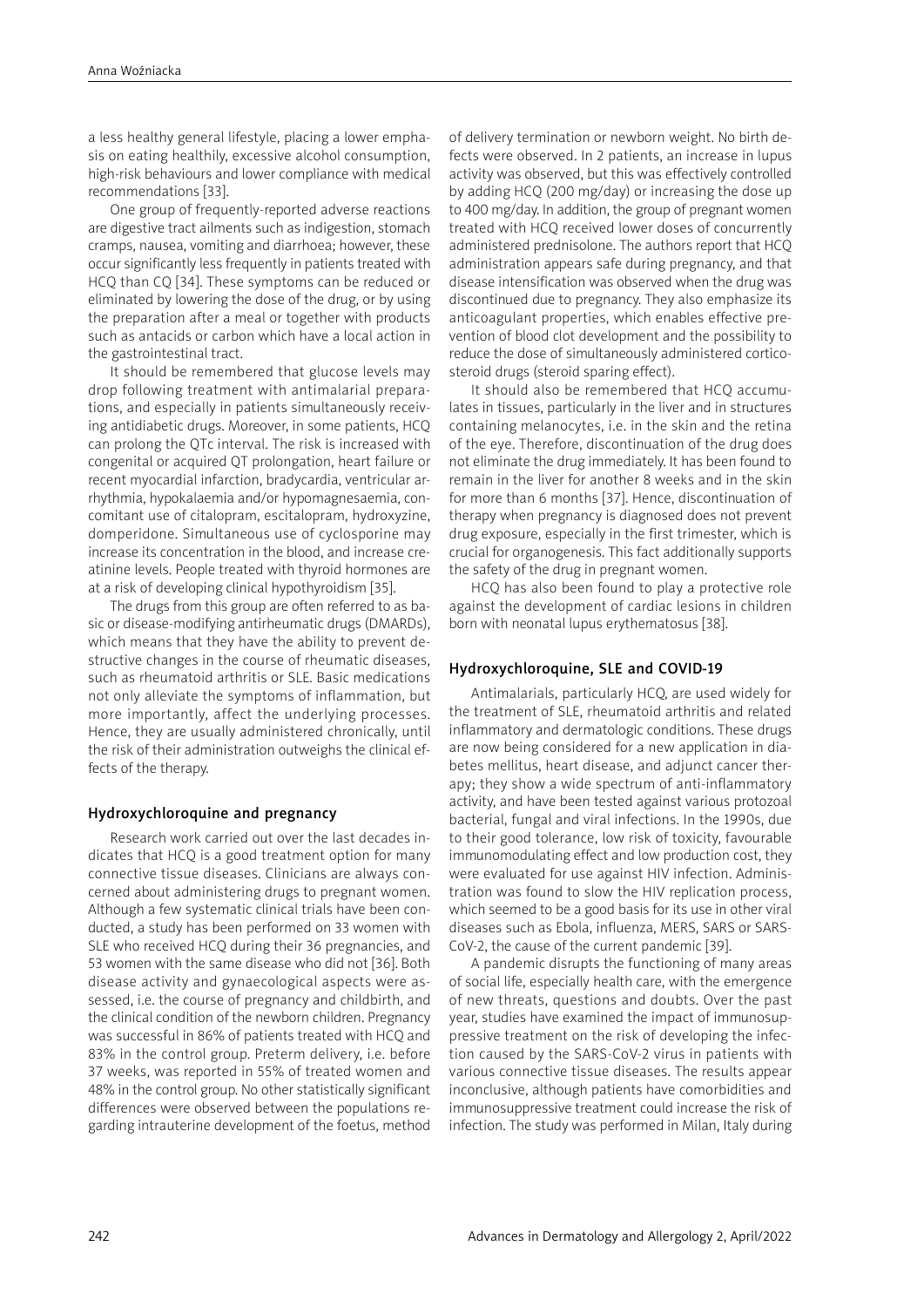the most difficult period of the pandemic, i.e. between February and April 2020. The results do not suggest that this group is at an increased risk of infection compared to the general population [40]. Moreover, none of the 955 patients demonstrated a severe course of COVID-19, and the underlying disease remained stable: 531 patients with rheumatoid arthritis, 203 with psoriatic arthritis, 181 with spondyloarthropathies, and 40 with connective tissue diseases.

Not all authors suggest that antimalarial preparations may play a potential role in the prevention of infectious disease or that they could reduce its dynamics. Later works do not seem to confirm the prophylactic effect of antimalarial drugs against SARS-CoV-2 infection [41] or that treatment reduces the risk of hospitalization associated with the severe course of COVID-19 [42]. Today, it is believed that these drugs are not useful in the treatment of acute infections and have been withdrawn from the list of drugs recommended in COVID-19 therapy.

## Commentary

Although CQ and HCQ are characterized by a similar mechanism of action, HCQ is more commonly used than CQ in chronic therapy in Western Europe and the USA. It is considered to have a better safety profile, to be better tolerated, and cause fewer side effects, especially in the gastrointestinal tract. It is the preferred preparation of the two, especially for children and pregnant women. The form of tablets, i.e. containing 400 mg of the drug, seems to be more useful especially in the initial period of therapy, when higher daily doses are administered.

#### Acknowledgments

The study was conducted in the Department of Dermatology and Venereology, Medical University of Lodz, 90-647 Lodz, Plac Hallera 1 building 6.

# Conflict of interest

The author declares no conflict of interest.

### References

- 1. Rodriguez-Caruncho C, Bielsa Marsol I. Antimalarials in dermatology: mechanism of action, indications, and side effects. Actas Dermosifiliogr 2014; 105: 243-52.
- 2. Payne J. A postgraduate lecture on lupus erythematosus. Clin J 1894; 4: 223-9.
- 3. Woźniacka A, McCauliffe D. Optimal use of antimalarials in treating cutaneous lupus erythematosus. Am J Clin Dermatol 2006; 6: 1-11.
- 4. Ponticelli C, Moroni G. Hydroxychloroquine in systemic lupus erythematosus. Expert Opin Drug Saf 2017; 16: 411-9.
- 5. Mindell JA. Lysosomal acidification mechanisms. Annu Rev Physiol 2012; 74: 69-86.
- 6. Woźniacka A, Lesiak A, Boncela J, et al. The influence of antimalarial treatment on IL-1beta, IL-6 and TNF-alpha mRNA expression on UVB-irradiated skin in systemic lupus erythematosus. Br J Dermatol 2008; 159: 1124-30.
- 7. Fujita Y, Matsuoka N, Temmoku J, et al. Hydroxychloroquine inhibits IL-1β production from amyloid-stimulated human neutrophils. Arthritis Res Ther 2019; 21: 250-8.
- 8. Chiche L, Jourde-Chiche N, Whalen E, et al. Modular transcriptional repertoire analyses of adults with systemic lupus erythematosus re-veal distinct type I and type II interferon signatures. Arthritis Rheumatol 2014; 66: 1583-95.
- 9. Niewold TB, Clark DN, Salloum R, et al. Interferon alpha in systemic lupus erythematosus. J Biomed Biotechnol 2010; 2010: 948364.
- 10. Moody KL, Uccellini MB, Avalos AM, et al. Toll-like receptordependent immune complex activation of B cells and dendrotic cells. Methods Mol Biol 2016; 1390: 249-72.
- 11. Garcia-Romo GS, Caielli S, Vega B, et al. Netting neutrophils are major inducers of type I IFN production in pediatric systemic lupus erythematosus. Sci Transl Med 2011; 3: 73ra20.
- 12. Torigoe M, Sakata K, Ishii A, et al. Hydroxychloroquine efficiently suppresses inflammatory responses of human classswitched memory B cells via Toll-like receptor 9 inhibition. Clin Immunol 2018; 195: 1-7.
- 13. Fox R. Anti-malarial drugs: possible mechanisms of action in autoimmune disease and prospects for drug development. Lupus 1996; 5 Suppl 1: S4-10.
- 14. Krutmann J, Grewe M. Involvement of cytokines, DNA damage, and reactive oxygen intermediates in ultraviolet radiation-induced modulation of intercellular adhesion molecule-1 expression. J Invest Dermatol 1995; 105: 67S-70S.
- 15. Shaffer B, Cahn MM, Levy EJ. Absorption of antimalarial drugs in human skin and corium. J Invest Dermatol 1951; 30: 341-5.
- 16. Danchenko N, Satia JA, Anthony MS. Epidemiology of systemic lupus erythematosus: a comparison of worldwide disease burden. Lupus 2006; 17: 1615-26.
- 17. Thomas G, Mancini J, Jourde-Chiche N. Mortality associated with systemic lupus erythematosus in France assessed by multiple-cause-of-death analysis. Arthritis Rheum 2014; 66: 2503-11.
- 18. Woźniacka A, Lesiak A, Smigielski J, et al. Wpływ leczenia fosforanem chlorochiny na parametry gospodarki lipidowej i wybrane wskaźniki laboratoryjne. Przegl Lek 2005; 62: 855-9.
- 19. Bili A, Sartorius JA, Kirchner JL, et al. Hydroksychloroquine use and decrease risk of diabetes in rheumatoid arthritis patients. J Clin Rheumatol 2011; 17: 115-20.
- 20. Morris SJ, Wasko MC, Antohe JL, et al. Hydroksychloroquine use associated with improvement in lipid profiles in rheumatoid arthritis patients. Arthritis Care Res 2011; 63: 530-4.
- 21. Rempenanault C, Combe B, Barnetche T, et al. Metabolic and cardiovascular benefits of hydroxychloroquine in patients with rheumatoid arthritis: a systematic review and metaanalysis. Ann Rheum Dis 2018; 77: 98-103.
- 22. Becker-Merok A, Nossent J. Prevalence, predictors and outcome of vascular damage in systemic lupus erythematosus. Lupus 2009; 18: 508-15.
- 23. Nikpour M, Urowitz MB, Ibanez D, et al. Importance of cumulative exposure to elevated cholesterol and blood pressurein development of atherosclerotic coronary artery disease in systemic lupus erythematosus: a prospective proof-of-concept cohort study. Arthritis Res Ther 2011; 13: R156.
- 24. Fasano S, Margiotta DP, Navarini L, et al. Primary prevention of cardiovascular disease in patients with systemic lupus